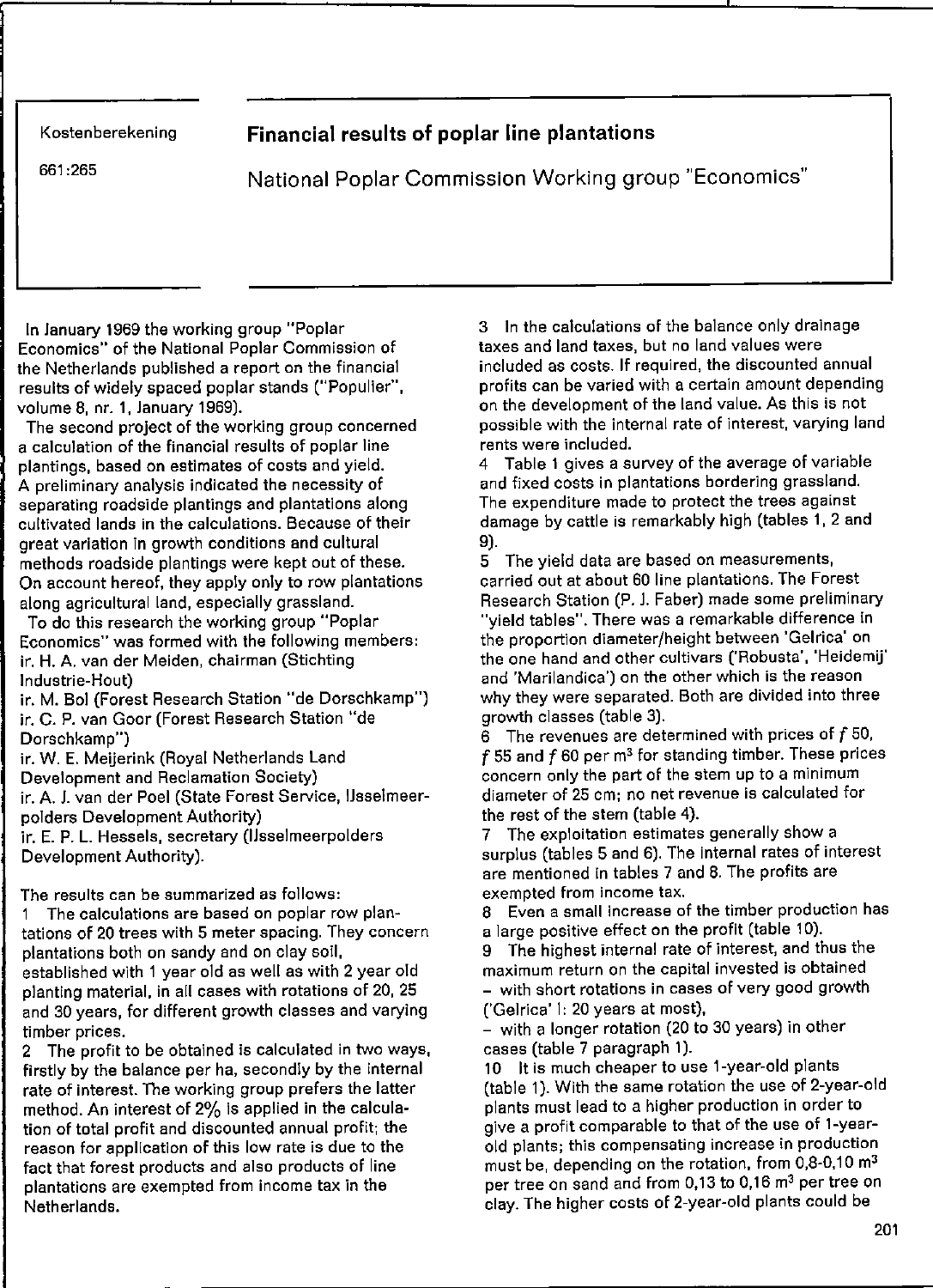compensated also by a shorter rotation but with the same yield, thus with a higher annual increment; this shortening should be from 1 to 1,5 year on sandy soils and from 2 to 4 years on clay soils the poorer the growth the shorter the rotation. If the use of 2-year-old plants does not lead to a higher production, the use of 1-year-old plants gives a higher profit. which can be considerable, especially with shorter rotations and in the case of poorer growth (table 12).  $11$ In order to compare the results in this report to those in former calculations, the labour costs are based on f 7 per productive man hour. Besides a calculation was made with labour costs based on f 10 per productive man hour (table 13 and 14; the

latter must be compared to table 7).

The fixed costs for land and management are  $12<sub>2</sub>$ much lower with line plantations than with stands. But the first require much higher costs for cleaning the felling site, while the protection against cattle is very expensive for plantings bordering grassland (table 16). In general the costs per tree in line plantations along grassland are somewhat higher than those for trees in poplar forest. An example: After 25 years line plantations on sandy soils, established with 1 year old plants, must produce from 0,11 to 0,13 m<sup>3</sup> per tree more than stands, if the higher costs are to be compensated. This is not much considering the more rapid growth of poplars in single rows.

## Table  $1$  - Costs of poplar line plantations bordering grassland, based on 20 trees with a spacing of 5 m (guilders per 100 m).<br>Labour costs f 7 per productive man hour.

|                                          |            | costs per 100 m (t) |            |             |  |
|------------------------------------------|------------|---------------------|------------|-------------|--|
|                                          | sandy soil |                     | clay soil  |             |  |
|                                          | $l$ year   | $2$ years           | l year     | 2 years     |  |
|                                          | old plants | old plants          | old plants | old plants  |  |
| variable costs                           |            |                     |            |             |  |
| establishment                            |            |                     |            |             |  |
| - lining our                             | 5          | 5                   | 5          | 5           |  |
| - digging of planting pits               |            |                     |            |             |  |
| (by hand)                                | в          | 16                  | 15         | 45          |  |
| - planting material                      | ß          | 52                  | Ĥ          | 52          |  |
| - heeling, unloading and                 |            |                     |            |             |  |
| transport                                | 3          | 3.50                | 4          | 4,50        |  |
| - planting                               | 10         | 20                  | 13         | 39          |  |
| weed control                             |            |                     |            |             |  |
| - lat year                               | 20         | 20                  | 20         | 20          |  |
| - 2nd year                               | 20         | 20                  | 20         | 20          |  |
|                                          |            |                     |            |             |  |
| fertilization                            |            |                     |            |             |  |
| - ist year                               | うちち        | 5                   | さらら        |             |  |
| - 2nd year                               |            | 5                   |            | 5<br>5<br>5 |  |
| - 3rd year                               |            | s                   |            |             |  |
| protection against cattle                | 128        | 128                 | 128        | 128         |  |
| pruning (incl. pruning of<br>epicornica) |            |                     |            |             |  |
| - Ath year                               | 8          | 5                   | 8          |             |  |
| - 7th year                               | 3          | 5                   | 5          | 5<br>5      |  |
| -10th year                               | 15         | 15                  | 15         | 15          |  |
| -leth vear                               | 20         | 20                  | 20         | 20          |  |
|                                          |            |                     |            |             |  |
| removal of pruned branches               |            |                     | ×.         |             |  |
| - 7th year                               | 5          | 5                   | 5          | 5           |  |
| $-10th$ year                             | 10         | 10                  | 10         | 10          |  |
| $-1$ ith year                            | 20         | 20                  | 20         | 20          |  |
| burning of branches and                  |            |                     | ŧ.         |             |  |
| tops after falling                       | 65         | 65                  | 65         | 65          |  |
|                                          |            |                     |            |             |  |
| fixed costs                              |            |                     |            |             |  |
| Isnd taxes                               | 0,06       | 0.06                | 0.06       | 0.06        |  |
| drainage taxes                           | 0,90       | 0,90                | 0,90       | 0,90        |  |

## Table 2.1 - Prolongation of costs during 20 years. Rate of interest 27. (guilders par 100 m).

|                                          |            | conte par $100 = (f)$ |            |            |
|------------------------------------------|------------|-----------------------|------------|------------|
|                                          | sandy soil |                       | clay soil  |            |
|                                          | i year     | 2 years               | $1$ year   | 2 years    |
| variable costs                           | old plants | old plants            | old plants | old plants |
| astablishment                            |            |                       |            |            |
| - lining out                             | 7.5        |                       |            |            |
| - digging of plenting                    |            | 7.5                   | 7.5        | 7,5        |
| pits (by hand)                           | 12         | 24                    | 22.5       | 67         |
| - planting material                      | 12         | 77.5                  | 12         |            |
| - healing, unloading and                 |            |                       |            | 77 S       |
| transport                                | 4.5        | 5                     | 6          |            |
| - planting                               | 15         | 29.5                  |            | 6.5        |
|                                          |            |                       | 19.5       | 58         |
| weed control                             |            |                       |            |            |
| - let year                               | 29,5       | 29.5                  | 29,5       | 29.5       |
| $-$ 2nd year                             | 29         | 29                    | 29         | 29         |
| fertilization                            |            |                       |            |            |
| - let year                               | 7.5        | 7.5                   | 7.5        | 7.5        |
| $-$ 2nd year                             | 7,5        | 7.5                   | 7,5        | 7,5        |
| - 3rd year                               | ,          | 7                     | 7          | 7          |
|                                          |            |                       |            |            |
| protection against cattle                | 198        | 190                   | 190        | 190        |
| pruning (incl. pruning of<br>epicornics) |            |                       |            |            |
| - Ath year                               | 11         | 7                     | 88         | 7          |
| - 7th year                               | 6.5        | 6.5                   | 6,5        | 6,5        |
| -10th year                               | 18,5       | 18.5                  | 18.5       | 18.5       |
| -14th year                               | 23         | 23                    | 23         | 23         |
|                                          |            |                       |            |            |
| ramoval of pruned branches               |            |                       |            |            |
| $-7th$ year<br>-10th year                | 6.5        | 6.5                   | 6.5        | 6.5        |
| -lith year                               | 12.5<br>23 | 12,5                  | 12.5       | 12.5       |
|                                          |            | 23                    | 23         | 23         |
| burning of branches and                  |            |                       |            |            |
| tops after felling                       | 65         | 65                    | 65         | 65         |
| total                                    | 437.5      | 576                   | 504        | 649        |
| fixed costs                              |            |                       |            |            |
| land taxes                               | 1,5        | 1.5                   | 1,5        | 1,5        |
| drainaga taxas                           | 22         | 22                    | 22         | 22         |
|                                          |            |                       |            |            |
| total costs                              | 511        | 599,5                 | 527,5      | 672.5      |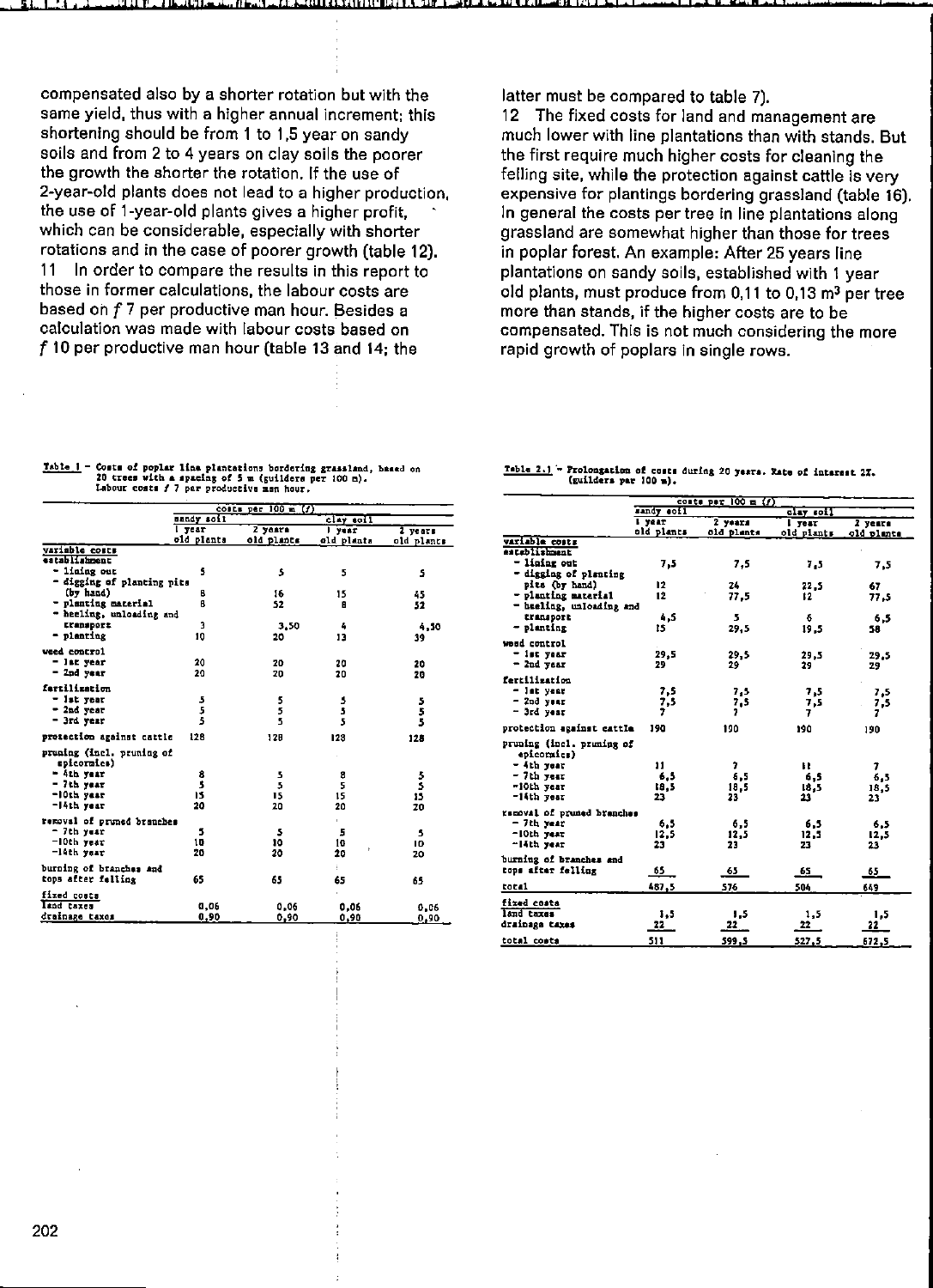| Table 2.2 - Prolongation of coats during 25 years. Rate of interest 2X. |  |
|-------------------------------------------------------------------------|--|
| (guilders per 100 m).                                                   |  |

|                            | coats per $100$ m $(f)$ |            |            |                         |  |  |
|----------------------------|-------------------------|------------|------------|-------------------------|--|--|
|                            | sandy soil              |            | clay soil  |                         |  |  |
|                            | 1 year                  | 2 years    | $1 - 70$   | 2 vaars                 |  |  |
| variable costs             | old plants              | old plants | old plants | old plants              |  |  |
| establishment              |                         |            |            |                         |  |  |
| - lining out               | B                       | 8          | 8          | B                       |  |  |
| - dircing of planting      |                         |            |            |                         |  |  |
| pits (by hand)             | 13                      | 26         | 24.5       | 74                      |  |  |
| - planting material        | 13                      | 85,5       | 13         | 85.5                    |  |  |
| - heeling, unloading       |                         |            |            |                         |  |  |
| and transport              | 5                       | 5.5        | 6.5        | 7,5<br>64               |  |  |
| - planting                 | 16.5                    | 33         | 21,5       |                         |  |  |
| weed control               |                         |            |            |                         |  |  |
| - ist year                 | 33                      | 33         | 33         | 33                      |  |  |
| $-$ 2nd year               | 32                      | 32         | 32         | 32                      |  |  |
| fartilization              |                         |            |            |                         |  |  |
| - ist year                 | 8                       | 8          | 8          | ø                       |  |  |
| $-$ 2nd year               | 8                       | 8<br>a     | 9<br>B     | B<br>8                  |  |  |
| $-$ 3rd year               | 8                       |            |            |                         |  |  |
| protection against cattle  | 210                     | 210        | 210        | 210                     |  |  |
| pruning (incl. pruning of  |                         |            |            |                         |  |  |
| epicormics)                |                         |            |            |                         |  |  |
| - 4th year                 | 12.5                    | 7.5        | 12.5       | 7.5                     |  |  |
| - 7th year                 | 7.5                     | 7,5        | 7.5        | 1,5                     |  |  |
| -10th year                 | 20.5                    | 20,5       | 20.5       | 20.5                    |  |  |
| $-14th$ year               | 25.5                    | 25.5       | 25,5       | 25.5                    |  |  |
| removal of pruned branches |                         |            |            |                         |  |  |
| - 7th year                 | 7.5                     | 7.5        | 7.5        | 7.5                     |  |  |
| $-10th$ year               | 13.5                    | 11.5       | 13,5       | 13.5                    |  |  |
| $-14th$ year               | 25.5                    | 25.5       | 25.5       | 25.5                    |  |  |
| burning of branches and    |                         |            |            |                         |  |  |
| tops after felling         | 65                      | 65         | 65         | 65                      |  |  |
| total                      | 532                     | 629,5      | 550        | 710.5                   |  |  |
| Eixed costs                |                         |            |            |                         |  |  |
| land taxes                 | 2                       | 2          | 2          | $\overline{\mathbf{z}}$ |  |  |
| drainage taxes             | 29                      | 29         | 29         | 29                      |  |  |
| total                      | 563                     | 660.5      | 581        | 741.5                   |  |  |

Table 2.3 - Prolongation of costs during 30 years. Rate of interest 27. (guilders per 100 m).

|                                          |              | costs par $100 \equiv (7)$ |                                   |            |
|------------------------------------------|--------------|----------------------------|-----------------------------------|------------|
|                                          | sandy soll   |                            | $_{\text{clay}}$ $_{\text{rel1}}$ |            |
|                                          | 1 year       | $2 \text{ years}$          | I year                            | $2$ years  |
|                                          | old plants   | old plants                 | old plants                        | old plants |
| veriable costs                           |              |                            |                                   |            |
| astablishment                            |              |                            |                                   |            |
| - lining out                             | 9            | 9                          | 9                                 | 9          |
| - digging of planting                    |              |                            |                                   |            |
| pits (by hand)                           | 14.5         | 29                         | 27                                | 81.5       |
| - planting material                      | 14.5         | 94                         | 14,5                              | 94         |
| - heeling, unloading                     |              |                            |                                   |            |
| and transport                            | 5.5          | 6,5                        | 7                                 | 8          |
| $-$ planting                             | 18           | 36                         | 23.5                              | 70.5       |
| weed control                             |              |                            |                                   |            |
| - lat year                               | 36           | 36                         | 36                                | 36         |
| $-2nc$ year                              | 35.5         | 35,5                       | 35.5                              | 35.5       |
|                                          |              |                            |                                   |            |
| fartilization                            |              |                            |                                   |            |
| - ist year                               | 9            | 9                          | 9                                 | 9<br>9     |
| - 2nd year                               | 9            | 9                          | ۰                                 | 8.5        |
| $-$ 3rd year                             | 8,5          | 8.5                        | 8,5                               |            |
| protection against cattle                | 232          | 232                        | 232                               | 232        |
| pruning (incl. pruning of<br>epicornics) |              |                            |                                   |            |
| $-$ 4th year                             | 13.5         | 8,5                        | 13.5                              | 8.5        |
| - Jth year                               | 8            | 8                          | 8                                 | 8          |
| ~10th year                               | 22.5         | 22,5                       | 22.5                              | 22, 5      |
| $-14th$ vear                             | 28           | 28                         | 28                                | 28         |
|                                          |              |                            |                                   |            |
| ramoval of prunad branches               |              |                            |                                   |            |
| $-$ 7th year                             | 8            | 8                          | 8                                 | 8          |
| -10th year                               | 15           | 15                         | 15                                | 15         |
| -14th year                               | 28           | 28                         | 28                                | 28         |
| burning of branches and                  |              |                            |                                   |            |
| tops after felling                       | 65           | 65.                        | 65                                | 65         |
|                                          |              |                            |                                   | 776        |
| total                                    | 579.5        | 687.5                      | 599                               |            |
| fixed coats                              |              |                            |                                   |            |
| Land taxes                               | 2.5          | 2.5                        | 2.5                               | 2.5        |
| drainage taxas                           | <u>36, 5</u> | 36.S                       | 36.5                              | 36.5       |
| total costs                              | 618,5        | 726,5                      | 638                               | 815        |
|                                          |              |                            |                                   |            |

| Table 3 - Yield of poplar per km line planting |  |  |  |  |  |  |  |  |  |  |
|------------------------------------------------|--|--|--|--|--|--|--|--|--|--|
|------------------------------------------------|--|--|--|--|--|--|--|--|--|--|

 $\sim$   $\sim$ 

| vield<br>class |                | 484 |      |      |       | diameter<br>(em) | height<br>$($ a)           | volume<br>(m3)     | volume<br>(m3) | D.<br>œ<br>(n.) | mater | stemwood with 25 cm topdia- |
|----------------|----------------|-----|------|------|-------|------------------|----------------------------|--------------------|----------------|-----------------|-------|-----------------------------|
|                |                |     |      |      |       | km/<br>yaar)     | $v_c$ <sup>1</sup><br>(e3) | ъc<br>(m3/km/year) |                |                 |       |                             |
| I              |                | 20  | 44.5 | 26   | 1.665 | 300              | 15,0                       | 266                | 13.3           |                 |       |                             |
|                |                | 25  | 50   | 28,5 | 2,310 | 416              | 16,6                       | 381                | 15,2           |                 |       |                             |
|                | i              | 30  | 53   | 30   | 2,739 | 493              | 16.4                       | 461                | 15,3           |                 |       |                             |
| H              |                | 20  | 39   | 23   | 1,125 | 203              | 10.2                       | 166                | 8,4            |                 |       |                             |
|                |                | 25  | 44   | 25.5 | 1,594 | 287              | 11,5                       | 253                | 10,1           |                 |       |                             |
|                | <b>Robusta</b> | 30  | 47   | 27   | 1.929 | 347              | 11.6                       | 314                | 10,5           |                 |       |                             |
| ш              |                | 20  | 34.5 | 20.5 | 0,782 | 141              | 7,1                        | 104                | 5,2            |                 |       |                             |
|                |                | 25  | 39   | 23   | 1,125 | 203              | 8,1                        | 168                | 6,7            |                 |       |                             |
|                |                | 30  | 41   | 24   | 1,299 | 234              | 7,8                        | 200                | 6,7            |                 |       |                             |
| I              |                | 20  | 51.  | 26   | 2.159 | 389              | 19.5                       | 360                | 18,0           |                 |       |                             |
|                |                | 25  | 57,5 | 28,5 | 3,014 | 543              | 21,7                       | 516                | 20,6           |                 |       |                             |
|                |                | 30  | 61   | 30   | 3,576 | 644              | 21.5                       | 618                | 20,6           |                 |       |                             |
| II             |                | 20  | 45   | 23   | 1,480 | 266              | 13.3                       | 238                | 11.9           |                 |       |                             |
|                |                | 25  | 51   | 25.5 | 2,112 | 380              | 15,2                       | 352                | 14,1           |                 |       |                             |
|                | Galrica        | 30  | 54   | 27   | 2,513 | 452              | 15.1                       | 425                | 14,2           |                 |       |                             |
| III            |                | 20  | 39   | 20,5 | 0.989 | 178              | 8.9                        | 146                | 7,3            |                 |       |                             |
|                |                | 25  | 45   | 23   | 1,480 | 266              | 10,6                       | 238                | 9,5            |                 |       |                             |
|                |                | 30  | 47   | 24   | 1,687 | 304              | 10,1                       | 274                | 9,1            |                 |       |                             |

Note 1) Volume stemswood with 7 cm topdimeter after reduction with 10% to<br>secount for losses.<br>2) Eeduction factor in order to calculate the volume of wood with a<br>top dismater of 25 cm.

Table  $\frac{1}{2}$  - Revenue at the end of the rotation (guilders per 100 m).

| rotation wood price<br>рег и3 |  |           |      | revenus (f/100 m) |      |      |             |          |  |
|-------------------------------|--|-----------|------|-------------------|------|------|-------------|----------|--|
|                               |  |           |      | Robusta 4.0.      |      |      | Galrica     |          |  |
|                               |  |           |      | yield class       |      |      | vield class |          |  |
|                               |  |           |      | II                | Ħ    |      | 11          | 111      |  |
| 20                            |  | $50 -$    | 1330 | <b>B30</b>        | 520  | 1800 | 1190        | 730      |  |
| 25                            |  |           | 1905 | 1265              | 840  | 2580 | 1760        | 1190     |  |
| 30                            |  |           | 2305 | 1570              | 1000 | 3090 | 2125        | 1370     |  |
| 20                            |  | $55 -$    | 1463 | 913               | 572  | 1980 | 1309        | 803      |  |
| 25                            |  | 18.       | 2096 | 1392              | 924  | 2838 | 1936        | 1309     |  |
| 30                            |  | 11        | 2536 | 1727              | 1100 | 3399 | 2338        | 1507     |  |
| 20                            |  | 60,-      | 1596 | 996               | 624  | 2160 | 1428        | 876      |  |
| 25                            |  | п         | 2286 | 1518              | 1008 | 3096 | 2112        | $1 - 28$ |  |
| 30                            |  | $\bullet$ | 2766 | 1834              | 1200 | 3700 | 2550        | 1644     |  |

Table 5.1 - Exploitation estimates for 100 m line plantation (20 trees), wood price  $f$  55/m3. Revenue exampted from income tax.

|       |                |    | sandy soil, I year old plants                                   |                      |                                             |                                                           |
|-------|----------------|----|-----------------------------------------------------------------|----------------------|---------------------------------------------|-----------------------------------------------------------|
| cless |                |    | vield rotation total costs<br>prolonged<br>vith 27<br>(1/100 n) | revenue<br>(7/100 n) | total profit<br>end rotation<br>$(7/100 =)$ | discounted annual<br>profit (2%)<br>$(1/100 \, \text{m})$ |
|       |                | 20 | 511                                                             | 1463                 | 952                                         | 39                                                        |
|       |                | 25 | 563                                                             | 2096                 | 1533                                        | 48                                                        |
|       |                | 30 | 619                                                             | 2536                 | 1917                                        | 47                                                        |
| п     | $\ddot{\cdot}$ | 20 | 51 t                                                            | 913                  | 402                                         | 17                                                        |
|       |                | 25 | 563                                                             | 1392                 | 829                                         | 26                                                        |
|       |                | 90 | 619                                                             | 1727                 | 1108                                        | 27                                                        |
| III   | Robusta        | 20 | 511                                                             | 572                  | 61                                          | 3                                                         |
|       |                | 25 | 563                                                             | 924                  | 361                                         | 11                                                        |
|       |                | 30 | 619                                                             | 1100                 | 481                                         | 12                                                        |
| 1     |                | 20 | 511                                                             | 1980                 | 1469                                        | 61                                                        |
|       |                | 25 | 563                                                             | 2838                 | 2275                                        | 71                                                        |
|       |                | 30 | 619                                                             | 3399                 | 2780                                        | 69                                                        |
| 11    |                | 20 | 511                                                             | 1309                 | 798                                         | 33                                                        |
|       |                | 25 | 563                                                             | 1936                 | 1373                                        | 43                                                        |
|       | Geltica        | 30 | 619                                                             | 2338                 | 1719                                        | 42                                                        |
| ш     |                | 20 | 511                                                             | 803                  | 292                                         | 12                                                        |
|       |                | 25 | 563                                                             | 1309                 | 746                                         | 23                                                        |
|       |                | 30 | 619                                                             | 1507                 | 888                                         | 22                                                        |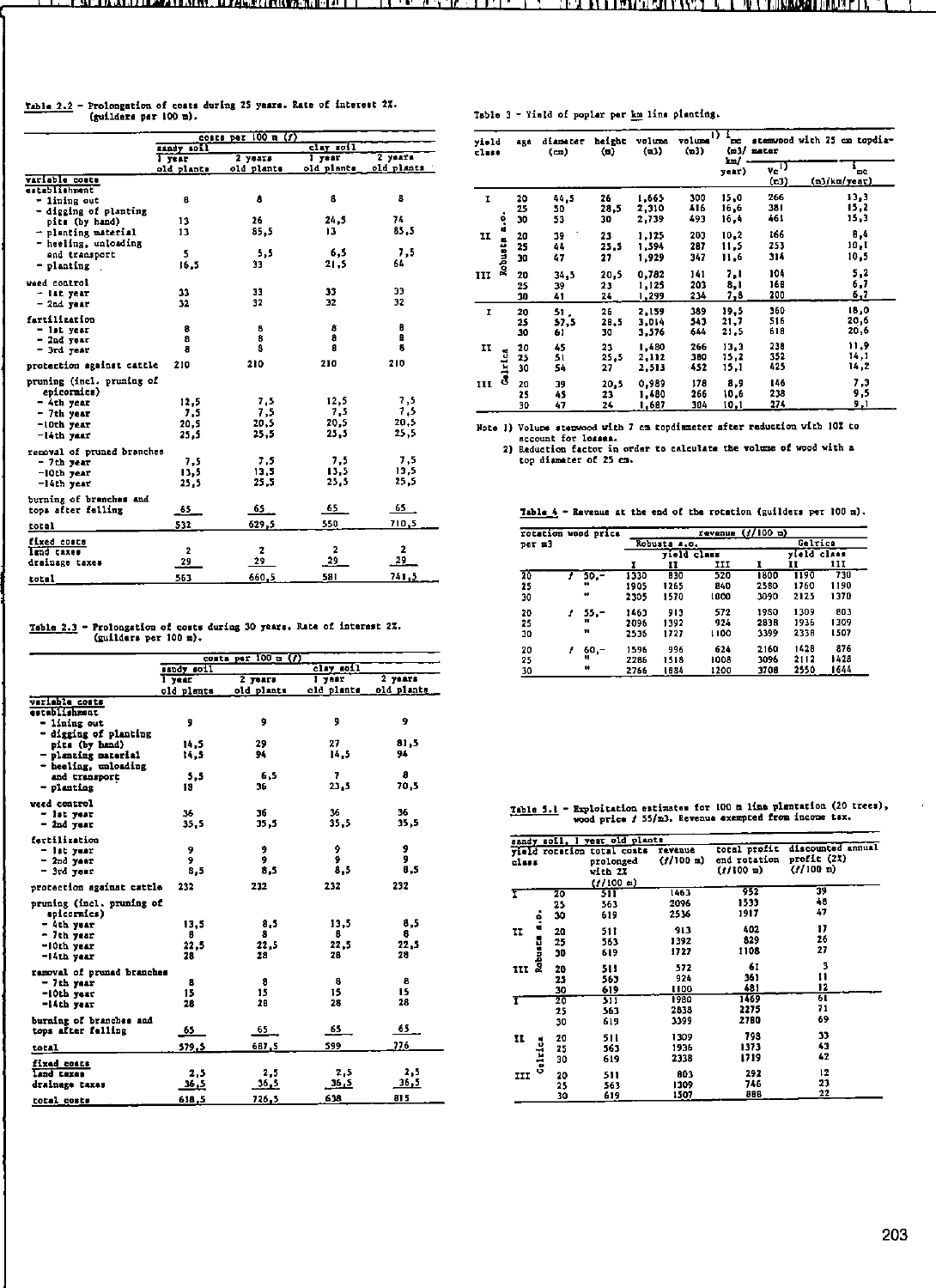Table 5.2 - Exploitation estimates for 100 m line plantation (20 tress), wood price  $f$  55/m3. Revenue exempted from income tax.

|       |                |                | sandy soil, 2 year old plants                                 |                      |                                              |                                             |
|-------|----------------|----------------|---------------------------------------------------------------|----------------------|----------------------------------------------|---------------------------------------------|
| class |                |                | yield rotation total costs<br>prolongad<br>with 21<br>(1/100) | revenue<br>(1/100 n) | total profit<br>end rotation<br>$(1/100)$ a) | discounted annual<br>profit (22)<br>(1/100) |
| T     | $\ddot{\cdot}$ | 20<br>25<br>30 | 600<br>661<br>727                                             | 1463<br>2096<br>2536 | 863<br>1435<br>1809                          | 36<br>45<br>45                              |
| ĨĪ    | Robusta        | 20<br>25<br>30 | 600<br>661<br>727                                             | 913<br>1392<br>1727  | 313<br>731<br>1000                           | 13<br>23<br>25                              |
| III   |                | 20<br>25<br>30 | 600<br>661<br>727                                             | 572<br>924<br>1100   | - 28<br>263<br>373                           | $(-1)$<br>Đ<br>9                            |
| ī     |                | 20<br>25<br>30 | 600<br>66 I<br>727                                            | 1980<br>2838<br>3399 | 1380<br>2177<br>2672                         | 37<br>68<br>66                              |
| 11    | Caletes        | 20<br>25<br>30 | 600<br>661<br>727                                             | 1309<br>1936<br>2338 | 709<br>1275<br>1611                          | 29<br>40<br>40                              |
| III   |                | 20<br>25<br>30 | 600<br>661<br>727                                             | 803<br>1309<br>1507  | 203<br>646<br>780                            | 8<br>20<br>19                               |

Table 5.3 - Exploitation estimates for 100 m line plantation (20 trees), vood price  $f$  55/m3. Revenue exempted from income tax.

|       | clay soil, I year old plants |                |                                                                |                         |                                                       |                                               |  |  |  |  |  |
|-------|------------------------------|----------------|----------------------------------------------------------------|-------------------------|-------------------------------------------------------|-----------------------------------------------|--|--|--|--|--|
| tlass |                              |                | yield rotation total costs<br>prolonged<br>with 22<br>(1100 n) | ravenue<br>$(f/100)$ m) | total profic<br>end rotation<br>$(1/100 \; \text{m})$ | discounted annual<br>profit (22)<br>(1/100 n) |  |  |  |  |  |
| Ŧ     |                              | 20<br>25       | 528<br>581                                                     | 1463<br>2096            | 935<br>1515                                           | 39<br>47                                      |  |  |  |  |  |
| u     | $\ddot{\cdot}$               | 30<br>20<br>25 | 638<br>528<br>581                                              | 2536<br>913<br>1392     | 1898<br>385                                           | 47<br>16                                      |  |  |  |  |  |
| III   | <b>Robusta</b>               | 30<br>20       | 638<br>528                                                     | 1727                    | 81 L<br>1089                                          | 25<br>27                                      |  |  |  |  |  |
|       |                              | 25<br>30       | 581<br>638                                                     | 572<br>924<br>1100      | 44<br>343<br>462                                      | 2<br>11<br>11                                 |  |  |  |  |  |
| τ     |                              | 20<br>25<br>30 | 528<br>581<br>638                                              | 1980<br>2838<br>3399    | 1452<br>2257<br>2761                                  | 60<br>71<br>68                                |  |  |  |  |  |
| II    | <b>Celtrics</b>              | 20<br>25<br>30 | 528<br>581<br>638                                              | 1309<br>1936<br>2338    | 781<br>1355<br>1700                                   | 32<br>42<br>42                                |  |  |  |  |  |
| III   |                              | 20<br>25<br>30 | 528<br>581<br>638                                              | 303<br>1309<br>1507     | 275<br>728<br>869                                     | 11<br>23<br>21                                |  |  |  |  |  |

Table 5.4 - Exploitation estimates for 100 m line plantation (20 trees), wood price  $f$  50/m3. Revenue excmpted from income tax.

|       |         |    | clay soil, 2 year old plants                |                |                           |                              |
|-------|---------|----|---------------------------------------------|----------------|---------------------------|------------------------------|
|       |         |    | yield rotation total costs                  | <b>TAVELUE</b> | total profit              | discounted annual            |
| class |         |    | prolonged<br>vich 2%<br>$(1/100 \text{ m})$ | $(1/100)$ m)   | end rotation<br>(1/100 n) | profit (2%)<br>$(1/100 \pi)$ |
| I     |         | 20 | 673                                         | 1463           | 790                       | 33                           |
|       |         | 25 | 742                                         | 2096           | 1354                      | 42                           |
|       | i       | 30 | 815                                         | 2536           | 1721                      | 42                           |
| IJ    |         | 20 | 673                                         | 913            | 240                       | 10                           |
|       |         | 25 | 742                                         | 1392           | 650                       | 20                           |
|       | Robusta | 30 | 815                                         | 1727           | 512                       | 23                           |
| Ħ     |         | 20 | 673                                         | 572            | -101                      | $(-3)$                       |
|       |         | 25 | 742                                         | 924            | 182                       | 6                            |
|       |         | 30 | 815                                         | 1100           | 285                       | 7                            |
| ī     |         | 20 | 673                                         | 1980           | 1307                      | 34                           |
|       |         | 25 | 742                                         | 2838           | 2096                      | 65                           |
|       |         | 30 | 815                                         | 3399           | 2584                      | 64                           |
| IL    |         | 20 | 673                                         | 1309           | 636                       | 26                           |
|       |         | 25 | 742                                         | 1936           | 1194                      | 37                           |
|       | Celrica | 30 | 815                                         | 2338           | 1523                      | 39                           |
| III   |         | 20 | 671                                         | 803            | 130                       | Ś                            |
|       |         | 25 | 742                                         | 1309           | 567                       | ١Ĥ                           |
|       |         | 30 | 815                                         | 1507           | 692                       | 17                           |

Table 6.1 - Profit per 100 m of plantation with varying wood prices.<br>Sandy soil, 1 year old plants.

| class |         |    |        |        |        |             | visid rotation total profit with wood price discounted sumual profit<br>(2%) with wood price |            |
|-------|---------|----|--------|--------|--------|-------------|----------------------------------------------------------------------------------------------|------------|
|       |         |    | 750/m3 | 155/a3 | 160/n3 | $150/\pm 3$ | 155/13                                                                                       | $160/\pm3$ |
|       |         | 20 | 819    | 952    | 1085   | 34          | 39                                                                                           | 45         |
|       |         | 25 | 1342   | 1533   | 1723   | 42          | 48                                                                                           | 54         |
|       | ė       | 30 | 1686   | 1917   | 2147   | 42          | 47                                                                                           | 53         |
| ŢŢ    |         | 20 | 319    | 402    | 4B5    | 13          | 17                                                                                           | 20         |
|       |         | 25 | 702    | 829    | 955    | 22          | 26                                                                                           | 30         |
|       | Robusta | 30 | 951    | 1108   | 1265   | 23          | 27                                                                                           | 31         |
| 111   |         | 20 | 9      | 61     | 113    | 0+          | 3                                                                                            | 5          |
|       |         | 25 | 277    | 36 L   | 445    | 9           | п                                                                                            | 14         |
|       |         | 30 | 381    | 481    | 581    | 9           | 12                                                                                           | 14         |
| T     |         | 20 | 1289   | 1469   | 1649   | 55          | 61                                                                                           | 68         |
|       |         | 25 | 2017   | 2275   | 2533   | 63          | 71                                                                                           | 79         |
|       |         | 30 | 2471   | 2780   | 3089   | 61          | 69                                                                                           | 76         |
| II    |         | 20 | 679    | 798    | 917    | 28          | 33                                                                                           | 38         |
|       |         | 25 | 1197   | 1373   | 1549   | 37          | 43                                                                                           | 48         |
|       | Gelrica | 30 | 1506   | 1719   | 1931   | 37          | 42                                                                                           | 48         |
| - III |         | 20 | 219    | 292    | 364    | 9           | 12                                                                                           | 15         |
|       |         | 25 | 627    | 746    | 865    | 20          | 23                                                                                           | 27         |
|       |         | 30 | 751    | 888    | 1025   | 19          | $-22$                                                                                        | 26         |

Isble 6.2 - Profit per 100 m of plantation with varying wood prices.<br>Sandy soil, 2 year old plants.

 $\ddot{\phantom{a}}$ 

| ≏lass |         |    |        |        | vield rotation total profit with wood price discounted annual profit |         | (2X) with wood price                               |    |  |
|-------|---------|----|--------|--------|----------------------------------------------------------------------|---------|----------------------------------------------------|----|--|
|       |         |    | /50/a3 |        | $155/\text{m}$ $160/\text{m}$                                        |         | $150/\text{m}$ 3 $155/\text{m}$ 3 $160/\text{m}$ 3 |    |  |
| T     |         | 20 | 730    | 863    | 996                                                                  | 30      | 36                                                 | स  |  |
|       |         | 25 | 1244   | 1435   | 1625                                                                 | 39      | 45                                                 | 51 |  |
|       | ះ       | 30 | 1578   | 1809   | 2039                                                                 | 39      | 45                                                 | 50 |  |
| n     |         | 20 | 230    | 313    | 396                                                                  | 10      | 13                                                 | 16 |  |
|       | ã       | 25 | 604    | 731    | 857                                                                  | 19      | 23                                                 | 27 |  |
|       | Robu    | 30 | 843    | 1000   | 1157                                                                 | 21      | 25                                                 | 27 |  |
| 111   |         | 20 | -80    | $-28$  | 24                                                                   | $( -4)$ | $(-1)$                                             | ı  |  |
|       |         | 25 | 179    | 263    | 347                                                                  | 6       | ₿                                                  | п  |  |
|       |         | 30 | 273    | 373    | 473                                                                  | 7       | 9                                                  | 12 |  |
| ı     |         | 20 | 1200   | 1380   | 1560                                                                 | 79      | 57                                                 | 64 |  |
|       |         | 25 | 1919   | 2177   | 2435                                                                 | 60      | 68                                                 | 76 |  |
|       |         | 30 | 2363   | 2672   | 2981                                                                 | 58      | 66                                                 | 74 |  |
| H     |         | 20 | 590    | 709    | 828                                                                  | 24      | 29                                                 | 34 |  |
|       |         | 25 | 1099   | 1275   | 1451                                                                 | 34      | 40                                                 | 45 |  |
|       | Celvica | 30 | 1398   | 16 I I | 1823                                                                 | 35      | 40                                                 | 45 |  |
| 111   |         | 20 | 130    | 203    | 275                                                                  | 5       | 8                                                  |    |  |
|       |         | 25 | 529    | 648    | 767                                                                  | 17      |                                                    | 11 |  |
|       |         | 30 | 643    | 780    | 917                                                                  |         | 20                                                 | 24 |  |
|       |         |    |        |        |                                                                      | 16      | 19                                                 | 23 |  |

Table 7.1 - Internal rate of interest (exempted from income tax) of 100 m of line plantation on <u>sandy</u> soil with varying land rents; wood price  $f$  55 per m3 for attanding timber.

|       |                |    | yield retation planting | ravenue      |             |             |                                | internal rate of interest |            |
|-------|----------------|----|-------------------------|--------------|-------------|-------------|--------------------------------|---------------------------|------------|
| class |                |    | material                | (1/100 n)    | 170         | 1100        | with land rent/ha/year<br>1130 | 1160                      | 1190       |
| ī     |                | 20 | l year<br>2 year        | 1463<br>1463 | 7.9<br>6,8  | 7.5<br>6,5  | 7.1                            | 6.7                       | 6,3        |
|       |                | 25 | 1 year                  | 2096         | 7.8         | 7,5         | 6,1                            | 5,8                       | 5,3        |
|       |                |    | 2 year                  | 2096         | 7.0         | 6,7         | 7,1<br>6,4                     | 6.8<br>6,1                | 6.S<br>5.8 |
|       |                | 30 | i year<br>2 year        | 2536<br>2536 | 7.1         | 6.7         | 6,4                            | 6,1                       | 5.8        |
| 11    |                | 20 | l year                  | 913          | 6,4<br>4.0  | 6, I<br>4.3 | 5,8                            | 5.5                       | 5,3        |
|       | Robusta a.o.   |    | 2 year                  | 913          | 3.8         | 3,3         | 3.8<br>2,9                     | 3.4<br>2,5                | 2.9<br>2.1 |
|       |                | 25 | 1 vear                  | 1392         | 5.7         | 5,3         | 4.9                            | 4.5                       | 4.2        |
|       |                |    | 2 year                  | 1392         | 4,9         | 4,6         | 4,2                            | 3,9                       | 3,5        |
|       |                | 30 | l year<br>$2$ year      | 1727<br>1727 | 5.4<br>4.8  | 5,1<br>4,5  | 4,7<br>4,2                     | 4.4<br>3,9                | 4.1<br>3.6 |
| Ħ     |                | 20 | l year                  | 572          | 1.6         | 0, ا        | 0.3                            | 0,1                       | < 0.1      |
|       |                |    | 2 year                  | 572          | 0,7         | 0,1         | ⊂0,1                           | <∘.⊥                      | < 0.1      |
|       |                | 25 | l year                  | 924          | 3.6         | 3.1         | 2,6                            | 2,2                       | 1,8        |
|       |                |    | 2 year                  | 924          | 2.0         | 2,4         | 2.0                            | 1.6                       | 1,2        |
|       |                | 30 | l year<br>Z year        | 1100<br>1100 | 3.5<br>2.9  | 3,1<br>2.5  | 2.7<br>2, 2                    | 2,3<br>8,1                | 1,9<br>1.4 |
| τ     |                | 20 | l year                  | 1980         | 9,9         | 9,5         | 9,1                            | 8,7                       | 8.4        |
|       |                |    | 2 year                  | 1980         | 8,7         | 8,4         | 8,1                            | 7,8                       | 7,5        |
|       |                | 25 | 1 year                  | 2333         | 9.3         | 9.0         | 8.7                            | 8.4                       | 8.1        |
|       |                |    | 2 year                  | 2838         | 8,4         | 8,2         | 7,9                            | 7,6                       | 74         |
|       |                | 30 | l year<br>2 year        | 3399         | 8.2         | 7.9         | 7,7                            | 7,4                       | 7.1        |
|       |                |    |                         | 3399         | 7.5         | 7.3         | 7,1                            | 6,8                       | 6.6        |
| 11    |                | 20 | l year<br>2 year        | 1309<br>1309 | 7.2<br>6.1  | 6.8<br>5,0  | 6,3<br>5,4                     | 5,9<br>5,0                | 5.5<br>4.7 |
|       |                | 25 | l year                  | 1936         | 7,4         | 7.1         | 6,7                            | 6.4                       | 6,0        |
|       |                |    | 2 yezr                  | 1936         | 6,6         | 6.3         | 6,0                            | 5,6                       | 5,3        |
|       | <b>Jalinka</b> | 30 | l year<br>2 уелг        | 2338<br>2330 | 6.7<br>6, 1 | 6.4         | 6.1                            | 5.8                       | 5.5        |
| III   |                | 20 | l year                  | 803          | 4.0         | 5,8         | 5,5                            | 5,2                       | 5,0        |
|       |                |    | $2$ year                | 803          | 3,0         | 3.4<br>2,5  | 2,9<br>2,0                     | 2,4<br>1,6                | 1.9<br>1,2 |
|       |                | 25 | 1<br>vezr               | 1309         | 5.4         | 5.0         | 4.6                            | 4,2                       | 3,8        |
|       |                |    | 2 year                  | 1309         | 4,6         | 4.3         | 3,9                            | 3,5                       | 3,2        |
|       |                | 30 | l year<br>2 year        | 1507<br>1507 | 4.9<br>4,2  | 4,5<br>3.9  | 4,1<br>3,6                     | 3,8<br>3,3                | 3,4<br>3,0 |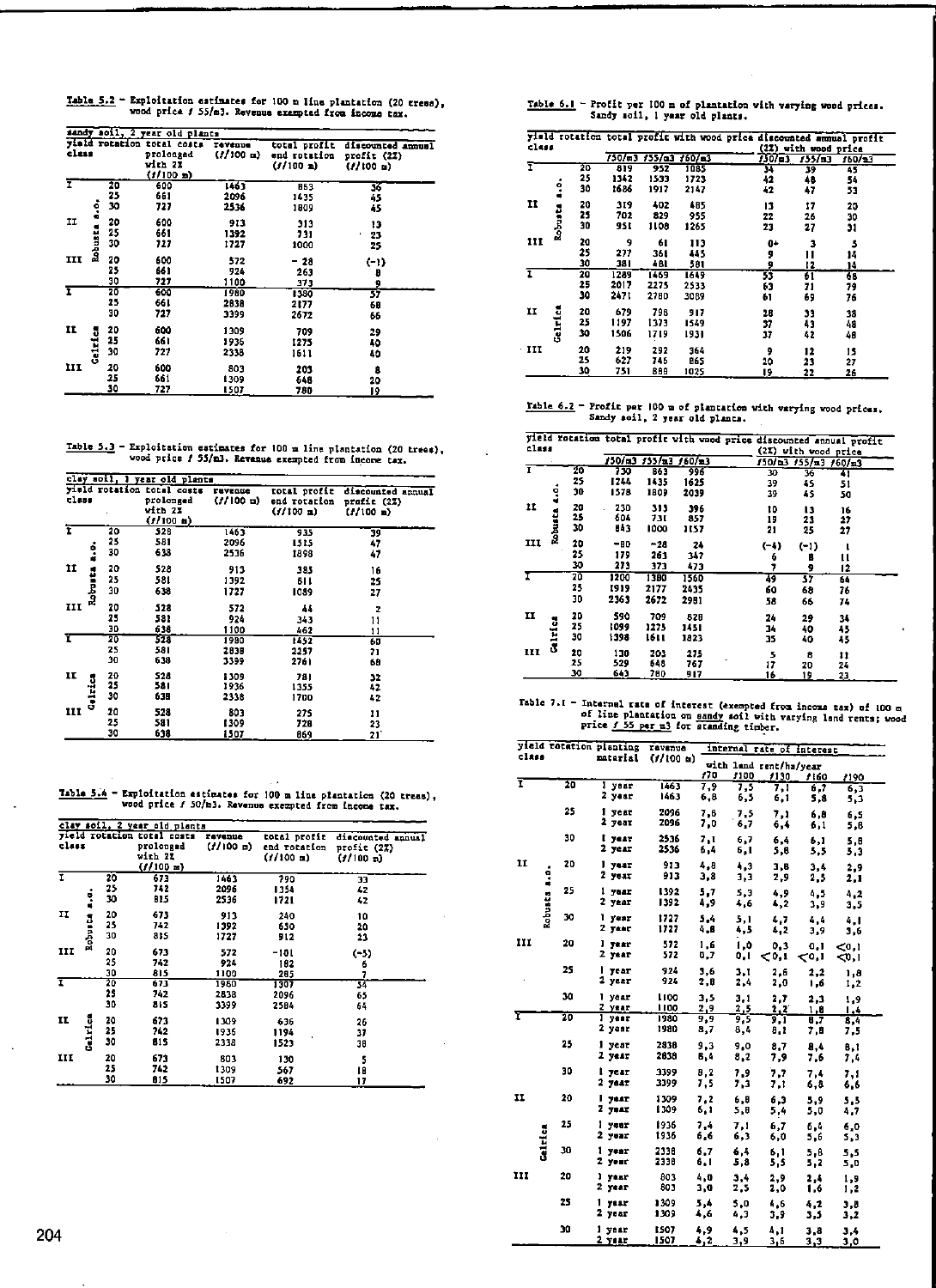| Table 7.2 - Internal rate of interest (exempted from income tax) of 100 m |
|---------------------------------------------------------------------------|
| of line plantation on clay soil with varying land rents; wood             |
| nrice f 55 per m3 for standing timber.                                    |

|       |              |                 | yield rotation planting | revenue      |             |             | internal rate of interest      |                         |                          |
|-------|--------------|-----------------|-------------------------|--------------|-------------|-------------|--------------------------------|-------------------------|--------------------------|
| class |              |                 | material                | $(1/100 - )$ | 170         | /100        | with land rent/ha/year<br>1130 | 1160                    | 1190                     |
| Ŧ     |              | $\overline{20}$ | l year<br>2 year        | 1463<br>1463 | 7,7<br>6,1  | 7.3<br>5,8  | 6.9<br>5,4                     | 6.S<br>5,1              | 6.1<br>4,8               |
|       |              | 25              | l year<br>2 year        | 2096<br>2096 | 7.6<br>6,4  | 7.3<br>6,1  | 7.0<br>5,8                     | 6.6<br>5,6              | 6,3<br>3,3               |
|       |              | 30              | l yaar<br>2 year        | 2536<br>2536 | 6.9<br>5,9  | 6.6<br>5,6  | 6.3<br>5,4                     | 6,0<br>5,2              | 5,7<br>4.9               |
| II    |              | 20              | l year<br>2 year        | 913<br>913   | 4.6<br>3,1  | 4,1<br>2,7  | 3.7<br>2,3                     | 3.2<br>1,9              | 2.7<br>5ء 1              |
|       | Robusta 4.0. | 25              | l vear<br>7 yuar        | 1392<br>1392 | 5.6<br>4,4  | 5, 2<br>4,1 | 4.8<br>3.7                     | 4.4<br>3,4              | 4,1<br>3,1               |
|       |              | 30              | l year<br>2 уелт        | 1727<br>1727 | 5,3<br>4,3  | 5.0<br>۸, I | 4.6<br>3,8                     | 4,3<br>4,5              | 4,0<br>3,2               |
| 111   |              | 20              | l year<br>2 year        | 572<br>572   | 1,4<br>0. L | 0.8<br><0,1 | 0.1<br>0.1                     | $\leq 0,1$<br>$C^{0,1}$ | ${}_{0,1}$<br>$\leq 0.1$ |
|       |              | 25              | l year<br>2 year        | 924<br>924   | 3,4<br>2,3  | 3.0<br>1.9  | 2.5<br>1,5                     | 2,1<br>1,2              | 2,6<br>0,6               |
|       |              | 30              | 1.<br>year<br>2 yaar    | 1100<br>1100 | 3,6<br>2,5  | 3.0<br>2.1  | 2,6<br>1.8                     | 2, 2<br>۸.۱             | 1.8<br>1,1               |
| т     |              | 20              | T year<br>2 уеат        | 1930<br>1980 | 9. T<br>8,0 | 9.3<br>7.1  | 8,9<br>7.4                     | 8,6<br>7,1              | 8,2<br>6,8               |
|       |              | 25              | l yaar<br>2 уеаг        | 2838<br>2038 | 9.2<br>7,9  | 8,9<br>7,6  | 8,5<br>7.4                     | 3,2<br>7,1              | 8,0<br>6,9               |
|       |              | 30              | 1 year<br>'2 year       | 3399<br>3399 | 8,1<br>7.1  | 78<br>6, 3  | 7,5<br>6.6                     | 7,3<br>6,4              | 7.0<br>6,2               |
| II    |              | 20              | vear<br>L<br>Z year     | 1309<br>1309 | 7.0<br>5,4  | 6.6<br>5,1  | 6, 2<br>4,7                    | 5.8<br>4,4              | 5.4<br>4,1               |
|       |              | 25              | l year<br>2 year        | 1936<br>1936 | 7,2<br>6,0  | 6,9<br>5,7  | 6.5<br>5,4                     | 6.2<br>5,2              | 5.9<br>4,9               |
|       | Gelrica      | 30              | l year<br>2 year        | 2338<br>2330 | 6,6<br>5,6  | 6.3<br>5,3  | 6,0<br>5,1                     | 5.6<br>4,E              | 5,3<br>4,6               |
| III   |              | 20              | l year<br>2 year        | 803<br>803   | 3,7<br>2,3  | 3.2<br>1,9  | 2.7<br>1,4                     | 2.2<br>0, ا             | 1,8<br>0,5               |
|       |              | 25              | l year<br>2 челт        | 1309<br>1309 | 5.3<br>4,1  | 4.9<br>3.7  | 4,5<br>3,4                     | 4,1<br>3,1              | 3,7<br>2.8               |
|       |              | 30              | l vear<br>$2 - 20 = 1$  | 1507<br>1507 | 4.7<br>3.8  | 44<br>3.5   | 4,0<br>3,2                     | 3,7<br>2,9              | 3,3<br>2,6               |

Table 8 - Internal rate of interest of 100 m of 'Gelrica' line plentation on sandy soil with varying land rents; wood price  $f$  50/m3 standing timber, labour costs  $f$  7 per productive man-hour.

|               | viald rotation | plenting           | revenue      |             |             | internal rate of interest (I)  |             |            |
|---------------|----------------|--------------------|--------------|-------------|-------------|--------------------------------|-------------|------------|
| class         |                | material           | (1/100)      | 170         | 7100        | with land rent/ha/year<br>1130 | 1160        | 1190       |
| ī             | 20             | i yaar<br>$2$ year | 1800<br>1800 | 9,3<br>8,1  | 8,9<br>7,0  | 5.5<br>7,5                     | 8, 1<br>7,2 | 7,8<br>6,9 |
|               | 25             | l year<br>2 year   | 2580<br>2580 | 8,9<br>8,0  | 8,5<br>7.7  | 8.2<br>7,4                     | 7,9<br>7,1  | 7,6<br>6,9 |
|               | 30             | l year<br>2 year   | 3090<br>3090 | 7,9<br>7,2  | 7.5<br>6, J | 7,3<br>6,6                     | 7.0<br>6,4  | 6,7<br>6,2 |
| Gelrica<br>11 | 20             | l year<br>$2$ year | 1190<br>1190 | 6,6<br>5,5  | 6,1<br>5,1  | 5,7<br>4,7                     | 5.3<br>4,3  | 4,9<br>4,0 |
|               | 25             | l year<br>2 year   | 1760<br>1760 | 6,9<br>6, I | 6.6<br>5,8  | 6,2<br>5,5                     | 5.8<br>5,2  | 5,5<br>4,8 |
|               | 30             | l year<br>2 year   | 2125<br>2125 | 6,3<br>5,6  | 6,0<br>5, J | 5,6<br>5,1                     | 5.3<br>4,8  | 5,0<br>4,5 |
| III           | 20             | l year<br>2 year   | 730<br>730   | 3.3<br>2,3  | 2.7<br>1,8  | 2,2<br>1,3                     | 1,7<br>0,9  | 1,2<br>٥,4 |
|               | 25             | l yaar<br>2 year   | 1190<br>1190 | 4,9<br>4,1  | 4,5<br>3,8  | 4,1<br>3,4                     | 3,7<br>3,0  | 3,3<br>2,7 |
|               | 30             | l year<br>2 year   | 1370<br>1370 | 4,5<br>3,0  | 4,1<br>3,5  | 3,7<br>3,2                     | 3.3<br>2,8  | 3,0<br>2,5 |

|  |                           |  |  |  | Table 9.1 - Different costs in $\bar{x}$ of the total costs prolonged to the end of |  |  |
|--|---------------------------|--|--|--|-------------------------------------------------------------------------------------|--|--|
|  | the rotation. Sandy soil. |  |  |  |                                                                                     |  |  |

|                             | a of total costs |                   |     |            |     |      |                   |              |  |
|-----------------------------|------------------|-------------------|-----|------------|-----|------|-------------------|--------------|--|
|                             |                  | l year old plants |     |            |     |      | 2 year old plants |              |  |
|                             |                  | rocation          |     |            |     |      | rotation          |              |  |
|                             | 20               |                   | 25  |            | 30  |      | 35                |              |  |
| variable costs              |                  |                   |     |            |     |      |                   |              |  |
| establishment               |                  |                   |     |            |     |      |                   |              |  |
| - lining out                | 1,5              |                   | 1,4 |            | 1,5 |      | 1.2               |              |  |
| - digging of planting       |                  |                   |     |            |     |      |                   |              |  |
| pite                        | 2,3              |                   | 2,3 |            | 2.3 |      | .3.9              |              |  |
| - planting material         | 2,3              |                   | 2,3 |            | 2,3 |      | 12,9              |              |  |
| - heeling, ste.             | 0,9              |                   | 0,9 |            | 0,9 |      | 0,9               |              |  |
| - planting                  | 3,0              |                   | 3,0 |            | 2,2 |      | <u>s.o</u>        |              |  |
|                             |                  | 10.0              |     | 9.9        |     | 9.9  |                   | 23,9         |  |
| weed control                |                  | 11.4              |     | 11,5       |     | 11.6 |                   | 9.9          |  |
| fertilization               |                  | 4,3               |     | 4.3        |     | 4.3  |                   | 4.3          |  |
| protection against          |                  |                   |     |            |     |      |                   |              |  |
| cattle                      |                  | 37,2              |     | 37.3       |     | 37,5 |                   | 31,0         |  |
| pruning total <sup>1)</sup> |                  | 19,8              |     | 20.0       |     | 19.9 |                   | 16.3         |  |
| $-$ 4th year                | 2.2              |                   | 2.2 |            | 2,2 |      | 1.1               |              |  |
| $-7th$ year                 | 2.5              |                   | 2,7 |            | 2,6 |      | 2.3               |              |  |
| -10th year                  | 6, 1             |                   | 6,0 |            | 6,1 |      | 5.2               |              |  |
| -14th year                  | 9.0              |                   | 9.1 |            | 9.0 |      | 7.7               |              |  |
|                             |                  |                   |     |            |     |      |                   |              |  |
| burning of branches         |                  |                   |     |            |     |      |                   |              |  |
| after felling               |                  | 12.7              |     | فىللا      |     | 10.5 |                   | 9.8          |  |
| total                       |                  | 95.4              |     | 94.5       |     | 93.7 |                   | 95.3         |  |
| fixed costs                 |                  |                   |     |            |     |      |                   |              |  |
| land caxes                  |                  | 0, 3              |     | 0,4        |     | 0,4  |                   | 0,3          |  |
| drainage taxes              |                  | <u>د ه</u>        |     | <u>ارڈ</u> |     | 5,9  |                   | فك           |  |
| notal.                      |                  | 4.6               |     | 5.5        |     | 6.3  |                   | $\lambda$ .7 |  |

1) Including removal of pruned branches

Table  $9.2$  - Different costs in  $\bar{x}$  of the total costs prolonged to the end of the rotation. Clay soil, rotation 25 years.

|                             | I of total costs  |                   |
|-----------------------------|-------------------|-------------------|
|                             | I year old plants | 2 year old plants |
| variable costs              |                   |                   |
| establishment               |                   |                   |
| - lining out                | 1,4               | 1,1               |
| - digging of planting       | 4.2               | 10.0              |
| - planting material         | 2,3               | 11,5              |
| - heeling atc.              | ۱,۱               | 1,0               |
| - planting                  | 3,7               | 8,6               |
|                             | 12,7              | 32,2              |
| waad control                | 11,2              | 8,8               |
| fertilization               | 4.1               | 3.2               |
| protection against cattle   | 36,1              | 28.3              |
| pruning total <sup>1)</sup> | 19.4              | 14.5              |
| burning of branches after   |                   |                   |
| felling                     | 11.2              | <u>0,0</u>        |
| total                       | 94,7              | 95,8              |
| fixed costs                 |                   |                   |
| land taxes                  | 0.3               | 0,3               |
| drainage taxes              | 5,0               | 3,9               |
| total                       | 5.3               | 4.2               |

1) Including removal of pruned branches.

Table  $10$  - The influence of variation of the production on the total<br>profit. Basis for comparison growth class II, rotation<br>25 years. (Sandy soil, 2 year old plants, wood price / 55/m3).

| class | vield rotation     | 25 years                   | change in production<br>as compared to II. | change in profit as<br>compared to II.<br>25 чекта |          |  |
|-------|--------------------|----------------------------|--------------------------------------------|----------------------------------------------------|----------|--|
|       |                    | ш                          |                                            |                                                    |          |  |
| ı     | 20                 | + 13                       | $+5$                                       | $+132$                                             | + 18     |  |
|       | 25<br>٠            | $+123$                     | $+51$                                      | $+704$                                             | $+ 96$   |  |
|       | å<br>30<br>п       | $+208$                     | $+ 82$                                     | $+1078$                                            | $+117$   |  |
| n     | 20<br>п            | - 87                       | $-34$                                      | $-418$                                             | - 57     |  |
|       | ē<br>25            | o                          | $\mathbf 0$                                | ٥                                                  | o        |  |
|       | <b>Robus</b><br>30 | 61<br>$\ddot{\phantom{1}}$ | $+24$                                      | $+269$                                             | + 37     |  |
| III   | 20                 | $-149$                     | - 59                                       | $-759$                                             | $-104$   |  |
|       | 25                 | 85<br>۰                    | - 34                                       | - 468                                              | -64<br>- |  |
|       | 30                 | $-53$                      | $-21$                                      | $-35B$                                             | - 49     |  |